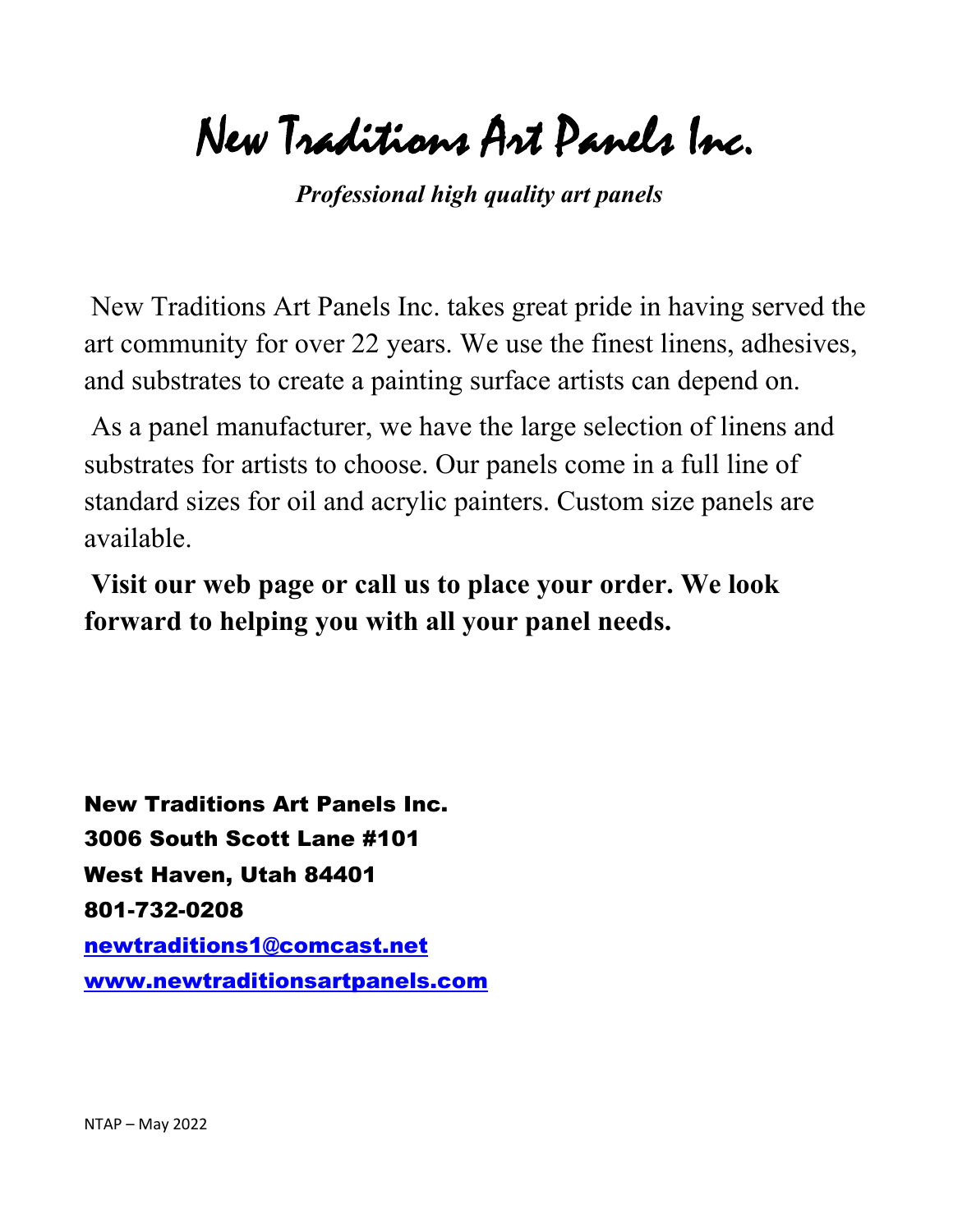# **Substrates**

### *All our products are mounted with Beva – Beva prevents acidic migration from the substrate from penetrating into the linen.*

#### **Gatorfoam**

Gatorfoam panels are the perfect choice for an artist. They are a lightweight, manmade wood-polystyrene product that has an inert acidic content of 6.5~7.0 pH—inert meaning they will not become more acidic over time. They are less acidic than hardboard! The panels can handle all types of weather with ease. Whether you're in rain, snow, or in the heat, the panels hold up quite well. The standard panel is 3/16" thick or a 1/2" panel is used for sizes 18"x24" and above. *Raw unmounted Gatorfoam is also available in standard or custom sizes.*

#### **Baltic Birch – Premium Panels with backside triple coat Spar Varnish**

We offer our linens mounted on 1/8" and 1/4" Baltic Birch. We seal the back of the panels with triple coat of Spar varnish. This seals the wood from moisture and **minimizes warping** (wood still has the tendency to warp). This also adds protection and quality for the archival concerns of your artwork. Thicker wood available on request.

#### **Adhesive –** *BEVA is an acid free barrier*

Our adhesive is BEVA. It is totally compatible with the size used on linens. It is designed specifically for art conservation. It is heat or solvent reversible. The linen will be preserved and if the support is damaged the linen can be removed and remounted to a new surface by a conservator. Reactivation with heat begins at about 160 degrees Fahrenheit. **Care must be taken to avoid loosening the linen. It is advised not to leave panels in car windows or car trunks for extended periods of time.**

## **Linens**

#### **L219 – Lead Primed**

This is custom lead primed linen. It is smooth portrait grade linen with an irregular weave.

#### **L600 – Lead Primed**

This is our own custom portrait linen with the Lead priming. It is Belgian linen with a weave that has a silky smooth finish. This is perfect for fine detail paintings.

#### **Claessens Linens - All Claessens linens have titanium zinc oil priming.**

- **C13** Double primed portrait grade
- **C12** Double primed slightly more texture than C13
- **C15** Single primed medium tooth
- **C66** Single primed slightly more texture than C15

NTAP – May 2022